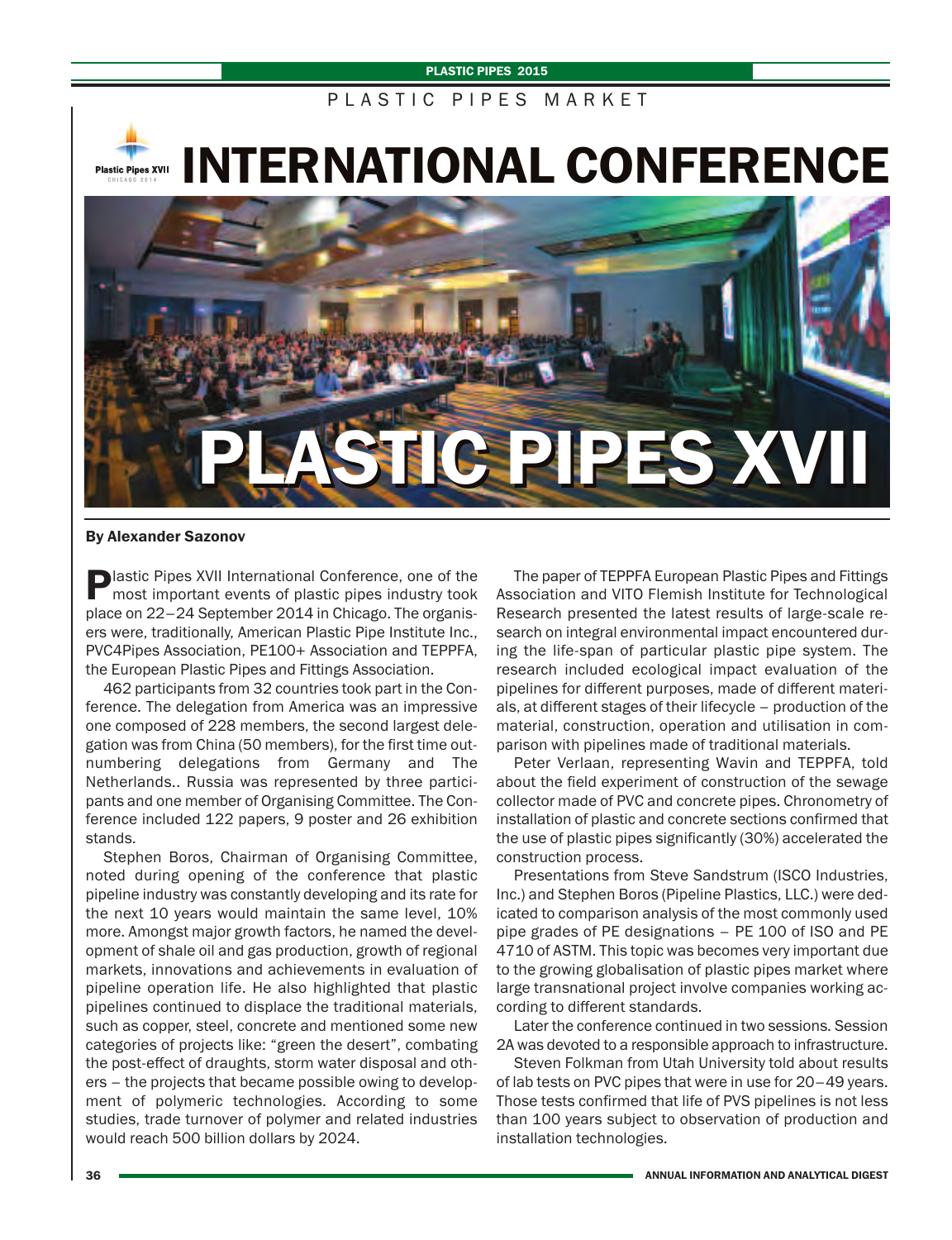John Kurdziel, Chief Engineer of Advanced Drainage Systems, told about required engineering properties for HDPE pipe utilizing recycled materials recycled materials

Kumhoong Lou from Borouge, presented the results of study on permissible amount of recycled material in PE pipes for drip irrigation used for "Green the Desert" project in Abu Dhabi.

Zoran Davidovski, Vice-President of Pipelife Group told about the VynylPlus 10-year programme and its goals.

Stephan Schuessler from Georg Fischer told about transparent PVC-U pipes designed by the company for photobioreactors for biomass growing present – a prospective raw material for a number of industries.

Andrew Wedgner (Borouge Pte Ltd.) showed how realization of even simple projects using modern PE pipe systems can improve the social environment in world's poorest countries.

Session 2B was devoted to joining methods and testing of plastic pipes.

Robert Eckert (FRIATEC AG – ALIAXIS Utilities & Industry) told about new effective ways of large PE pipes live branching.

Alex Geringer from Georg Fischer Piping Systems Ltd. told about new products – branch saddle system and electrofusion couplers with active reinforcement for large diameter PE mains.

Dominique Gueugnaut (GDF SUEZ) made a presentation prepared by the group of French specialists about ultrasonic phased array inspection of small diameter (63 mm) PE pipelines and fittings used for gas distribution.

Edward Ingham and Shepherd from Great Britain told about a developed national standard for training and certification of welders of PE pipes.

Pedrom Tayefi from Sheffield University told about analysis of the fatigue performance of contaminated electrofusion tapping tees and their link to installation failures.

Z. Jimmy Zhou (Dow Chemical Company) and Jim Johnston (McElroy Manufacturing Inc.) shared the results of a study on essential thermoplastic materials variables influencing the quality of welding.

Session 3A was dedicated to material properties impacting pipeline performance.

Stefan Dreckötter from Borealis told about the results of prolonged ISO 9080 hydrostatic testing and stress crack resistance of PEX-c pipes. In all cases the results were significantly above the existing requirements for the pipes.

Steven Horwatt from Equistar Chemicals presented a method of antioxidant content evaluation in PE using Rapid LC-MS technique, which is faster than standard OIT.

Representatives of Engineering Mechanics Corporation of Columbus and US Nuclear Regulatory Commission told about their study of critical flaw size in butt-fusion joints of HDPE pipes. This research was done in relation to development of amendments to Nuclear Power station inspection rules.

Chevron Phillips Chemical's presentation analysed internal tension in PE pipes when using dual cooling during extrusion and their effect on the rapid crack propagation performance of polyethylene.

Possibilities of using differential scanning calorimetry for exact evaluation of plastication of PVC pipes were reviewed in the paper of Engineering Systems Inc.

Dow Chemical paper was about effect of surface defects (scratches, etc.) on the long-term durability of PE pipes.

The subject of Session 3B was new plastic piping materials. The presentations were about PVC-O, PA-12, coloured master-batches and possibility of reducing costs of PVC pipelines.

During the second day of the conference the following topics were discussed: material testing advancements, trenchless technologies, joining and fitting solutions for polyolefin pipes; material performance in hot water applications.

Session 4A started with presentation from Korean specialist telling about the results of experiments on non-destructive evaluation of improper fusion for PE heat fusion socket joint using phase array ultrasonic imaging method.

Three papers from Advanced Drainage Systems were about creep rupture and creep modulus testing of HDPE and PP pipe grades.

Two papers from Kiwa Technology and Chevron Phillips Chemical were about the phenomenon of rapid crack propagation in HDPE and PP and factors causing it.

Session 4B covered trenchless pipelines construction and renovation technologies, evaluation of the long-term

### Stephen Boros

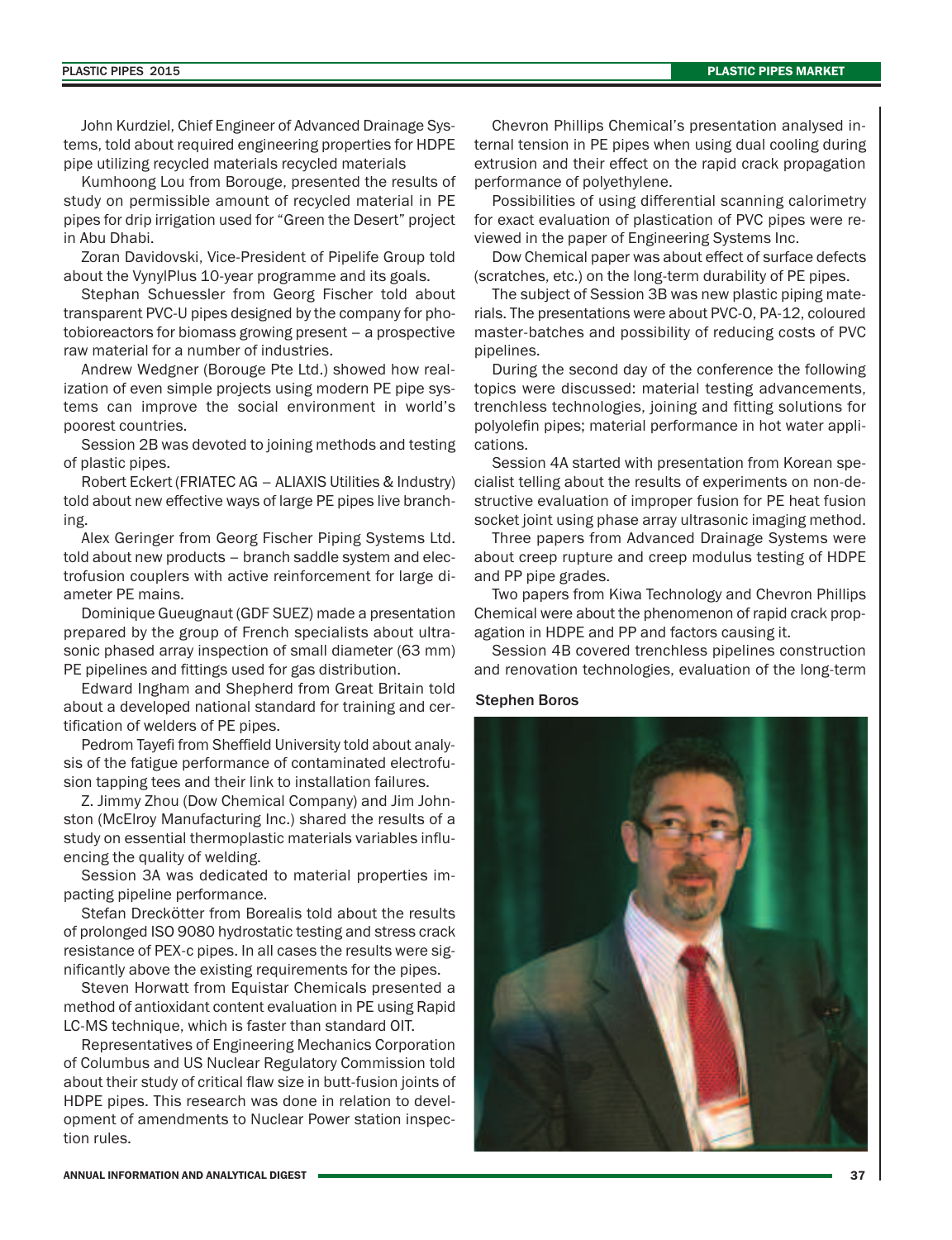

#### Zoran Davidovski

performance of composite plastic liners, examples of effective implementation of trenchless technologies, including PVC pipes welding. The paper of Australian participants drew special interest – it was about the plough-in of a large diameter PE pipe installation – up to DN 630 and twin strands of 315 mm.

All papers in Session 5A "Polyolefin Pipe, Joining and Fitting Solutions" were about large diameter PE pipes. This session was opened by a representative of Qenos (Australia), who told about a unique rapid construction of 4-km 1600 mm pipeline for river (which destroyed the dam). Successful implementation of this product have prevented energy crisis of the whole state.

Roger Jepson from Union Pipes Industry spoke about the rapid spread of large diameter PE pipes in the Middle East and Asia.

Derek Muckle from Radius Systems gave an overview of installation of large diameter close fit PE liner.

Bernd Klemm (WIDOS) summarised experience and recommendations for joints welding of large diameter PE pipes.

Steve Sandrum (ISCO Industries, Inc.) together with his colleagues from Reinert-Ritz GmbH analysed the "weakest links" of large diameter PE pipelines and solutions for their elimination.

Presentations made at Session 5B were all about PE material performance in hot water applications. Japanese specialists presented two papers: one was about ageing and deterioration processes of PE-RT pipes and recommendations for measures against deterioration; the other one presented results of the long-term tests on PEX and PE-RT pipes used for hot water applications.

Three papers from Borealis, Borouge and Basell were about properties of new generation PP-RCT, multi-modal PP-R and PP125.

Session 6A focused on accelerated testing and service life assessment.

Scientists from Leoben (Austria) presented papers about PP multi-layer pipe lifetime assessment and correlation of results of the accelerated tests on samples of PE pipes of different shape with the ISO 9080 standard tests.

Specialist from Osaka Gas Co., Ltd. и Kyoto Institute of Technology presented a new method of the ring creep test for multi-layer composite pipes.

Karin Jacobson from Swerea KIMAB told about the mechanism of ageing of polyolefin pipes (PE and PP) in contact with chlorine dioxide and about comparison of the results of accelerated tests on PP pipes samples after operation.

Professor Vanspeybroeck (Becetel) told about PE pipes accelerated notch test (PANT-method) and its advantages compared to the standard method of notch tests according to ISO 13479.

The subject of session 6B was "Plastic Pipe Use and the Environment". The presented papers touched upon general subjects related to deployment and use of plastic pipes: the role of standardisation, training programmes, expanding of application, etc.

Session 7A was devoted to structure wall pipes. The papers were about the matters related to testing the pipe and manholes, corrugated PP pipes production technologies, evaluation of performance of corrugated pipes under high outer load and the content of recycled materials in them. Borealis focused on material properties for stormwater boxes – a new niche for storm water management.

Session 7B was opened with a presentation by Udo Anders (Baerlocher GmbH) on PVC stabilisers for pipes in different countries. A joint paper of Mexican and Columbian Dow and Universidad de los Andes in Columbia described experiments on HDPE to increase their abrasion resistance by cross-linking (adding peroxide masterbatches). Representatives from Swerea KIMAB gave an overview of plastic pipes used in steel pickling industry. Mexican specialist presented a mathematical model of gasket behaviour in the bell-and-spigot joint. Frans Scholten (Kiwa Technology) told about possibilities of an assessment method of electrofusion joints in PE pipes using energyto-failure analysis and gave recommendations for effectiveness of the joints.

Session 8A was devoted to gas pipeline performance. Three papers were presented by Gas Technology Institute. The authors of one of the papers suggested a new technology for PE gas pipelines renovation using 2-component acrylic adhesive and PE patches, and announced test results confirming its reliability. The second paper was about two-year study of the impact of heavy hydrocarbon on PE pipelines. The third paper from Gas Technology Institute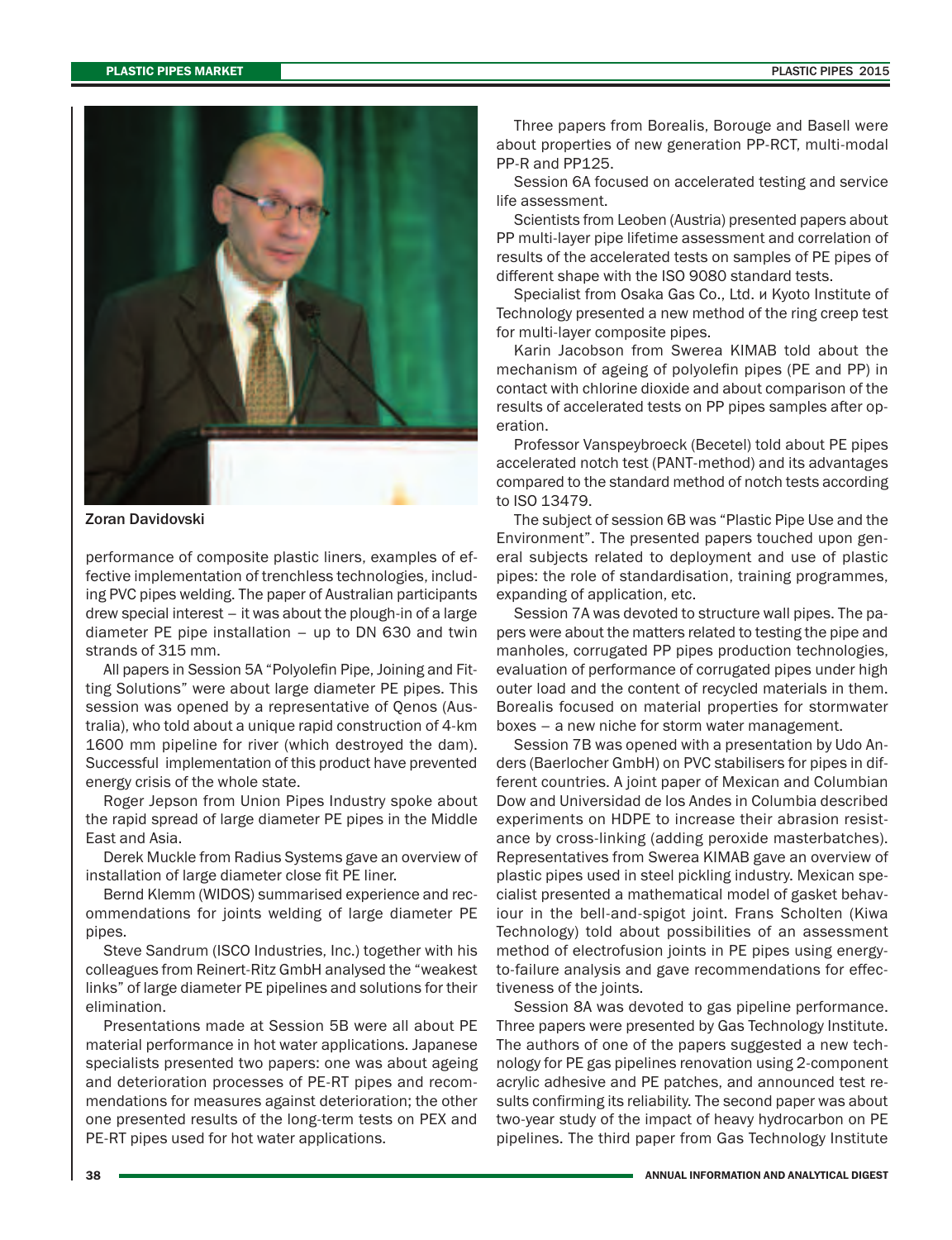was dedicated to remaining life expectancy and risk profile of vintage Ardyl A gas pipelines which were in operation during the period of 1972 1974. Other papers were also about life expectancy of PE pipelines, data on tests results with regard to PE pipe after 30 years of operation, performance evaluation methodology of pipe and electrofusion joints, (the paper from Institute of Polymeric Materials and Testing/ IKU) performance of PE 100 and PEX pipes in contact with liquid hydrocarbons.

Session 8B was all about application of PE pipes in industrial networks with severe operation conditions (temperature, pressure, chemical composition) in comparison with application connected with transportation of water and gas. The papers were focused on abrasion resistance of PE during pulp transportation, possibilities of implementation of PE-RT pipes in oil and gas and heating supply networks, as well as methods of PE liners connection in steel pipes renovation.

Session 9A was devoted to plastic pipes advancements. Frank O'Callaghan from Iplex Pipelines (New Zealand) presented a detailed analysis of performance of pipelines made of different materials and destroyed as a result of earthquakes in New Zealand from 1987 to 2014 and gave recommendation on design of pipeline systems in seismic regions considering the complexity and costs of their restoration after the event.

Steve Sandrum and his colleagues (ISCO Industries) told about choosing pipe for 38 km pipelines project in San Antonio, Texas. It is not the most impressive project according to the Russian standards (diameter from 18" to 36" – 450 mm to 900 mm) but it was named one of the projects of the year by Plastics Pipe Institute.

Dug Sergeant (EPCOR Water Services Inc.) described development of water supply in Edmonton, Canada using PVC pipes. Chinese specialists told about their experience in underwater installation of steel wire reinforced PE composite pipelines across sea channels between the islands.

Specialist from Japan Polyethylene Corporation (Kawasaki, Japan) told about new grade of PE 100 – NOVATECTM HD HE222W combining easy processing (flow melt index at high load – 18 gr/10 min) and strength properties that are higher than required by the Association of РЕ100+.

Session 9B focused on lifetime of the pipelines and conditions for maintaining them.

A representative of Swerea KIMAB and Scandinavian Organisation of water users (4S-ledningsnät) presented results of studies determining whether 150-year PE water pipeline lifetime is achievable, what technical and organisational measures must be taken to achieve it.

Specialist from Jana Laboratories told about theoretical grounds for PE pipes use for potable water supply, operation assessment and residual resources.

Riccardo Barbone's (Georg Fischer Piping Systems) paper was dedicated to the history of pipeline systems. The



Steve Sandstrum

analysis of driving forces and their evolution can help to determine further development of the industry.

Austrian specialists told about the results of small diameter PE pipes (50 mm) testing that have been in operation for decades (from 24 to 55 years) in water supply networks in Vienna and Graz. The results showed that the residual lifetime was still high and the operating lifetime would surpass the standard 50 years.

A joint paper of TEPPFA, Wavin, Borealis and Lyondell-Basell was about prediction of residual lifetime of gravity PE. The study show that their lifetime would be not less than 100 years subject to observance of all requirements.

Session 10A was about pipeline management. Two papers were about the Distribution Integrity Management Program of the US Department of Transport: Demmis Jarnecke from Technology Institute told about development of unified automatic system for data collection and processing of welding parameters. Randall Knapp from Plastics Pipe Institute told about problems of tracking and traceability in plastic gas distribution systems.

Two papers on pipeline assets management were presented by Jana representatives: they were about implementation of mechanical probability models for prioritising Aldyl gas pipeline replacement that has been in operation since 1960s and a new asset management JANAcquire55™ approach developed by the company.

Chinese specialists gave an overview of current condition of municipal water supply networks in China and the role of plastic pipes in their development.

Session 10B was devoted to problems related to slow crack growth testing in PE pipes. The conference participants presented test methods for PE100 RC pipes. British